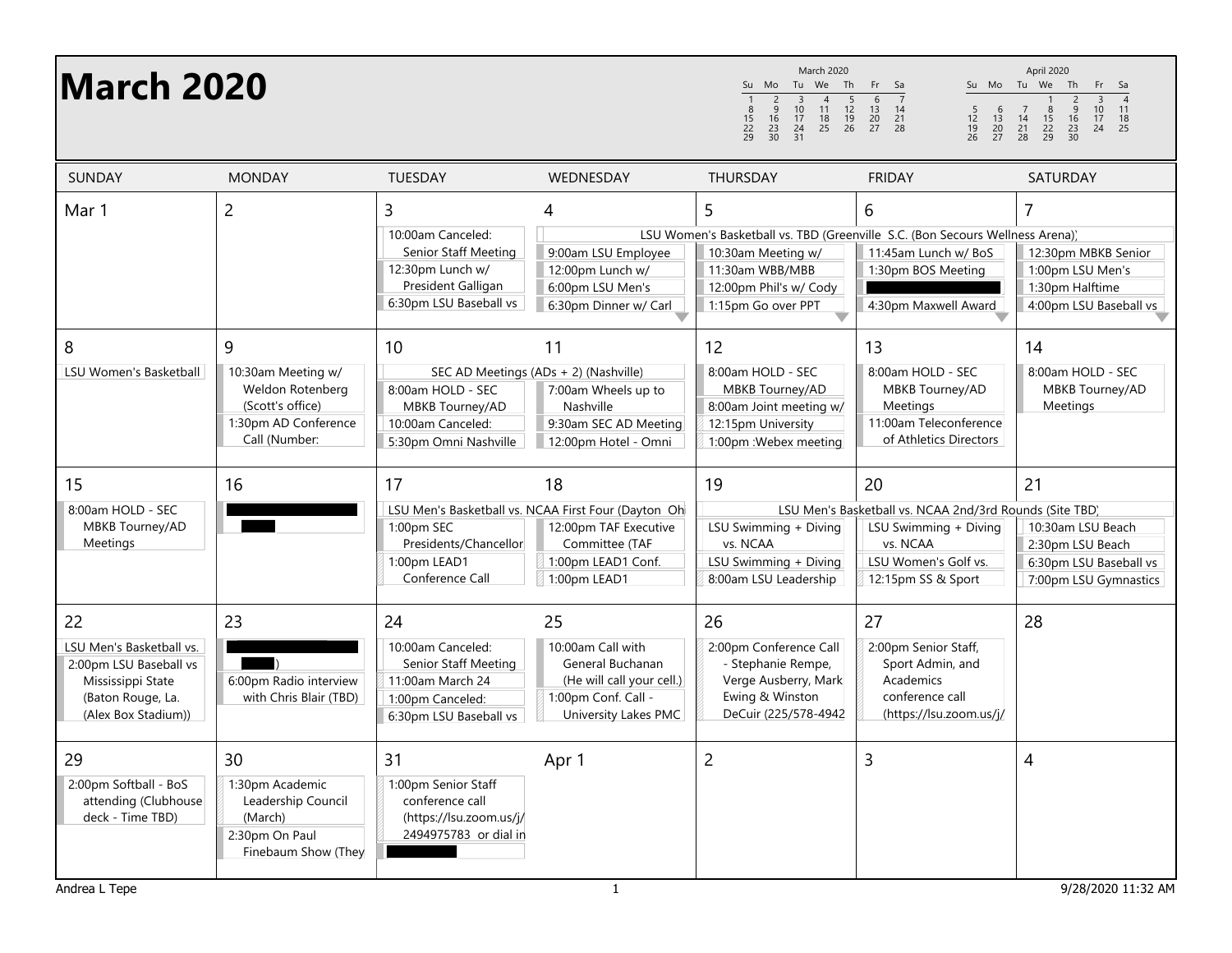| <b>April 2020</b> |                                                                                                                     |                                                                                                                                 |                                                                                                                         | April 2020<br>Su Mo Tu We<br>Th<br>$\begin{array}{c}\n2 \\ 9 \\ 16\n\end{array}$<br>$6\overline{6}$<br>$\overline{7}$<br>8<br>$\frac{5}{12}$<br>$\frac{19}{26}$<br>$\begin{array}{ccc} 13 & 14 \\ 20 & 21 \\ 27 & 28 \end{array}$<br>$\frac{15}{22}$<br>22<br>29<br>$\frac{23}{30}$ | Fr<br>Sa<br>$\begin{array}{c}\n 3 \\  10 \\  17\n \end{array}$<br>$\overline{4}$<br>11<br>$\frac{3}{10}$<br>$\frac{17}{24}$<br>$\frac{4}{11}$<br>$\frac{18}{25}$<br>$\frac{18}{25}$<br>24<br>31 | May 2020<br>Su Mo Tu We Th<br>Fr<br>Sa<br>$\frac{2}{9}$<br>$\frac{16}{23}$<br>$\frac{23}{30}$<br>$\begin{array}{ccc} & 5 & 6 \\ 12 & 13 \\ 19 & 20 \\ 26 & 27 \end{array}$<br>$\overline{7}$<br>$\frac{8}{15}$<br>$\frac{22}{29}$<br>$\frac{14}{21}$<br>28 |
|-------------------|---------------------------------------------------------------------------------------------------------------------|---------------------------------------------------------------------------------------------------------------------------------|-------------------------------------------------------------------------------------------------------------------------|-------------------------------------------------------------------------------------------------------------------------------------------------------------------------------------------------------------------------------------------------------------------------------------|-------------------------------------------------------------------------------------------------------------------------------------------------------------------------------------------------|------------------------------------------------------------------------------------------------------------------------------------------------------------------------------------------------------------------------------------------------------------|
| <b>SUNDAY</b>     | <b>MONDAY</b>                                                                                                       | <b>TUESDAY</b>                                                                                                                  | WEDNESDAY                                                                                                               | THURSDAY                                                                                                                                                                                                                                                                            | <b>FRIDAY</b>                                                                                                                                                                                   | SATURDAY                                                                                                                                                                                                                                                   |
| Mar 29            | 30                                                                                                                  | 31                                                                                                                              | Apr 1                                                                                                                   | 2<br>4:00pm SAAC Meeting<br>(https://lsu.zoom.us/j/<br>9888616205) -<br>Courtney Randall                                                                                                                                                                                            | 3<br>8:00am Pro Day<br>9:00am Head Coaches<br>Meeting<br>2:00pm Senior Staff,<br>Sport Admin, and                                                                                               | 4                                                                                                                                                                                                                                                          |
| 5                 | 6<br>8:00am SEC Exec<br>Committee Call<br>(https://meetings.offic<br>eathand.att.com/join/<br>705793150 or (or dial | $\overline{7}$<br>1:00pm Senior Staff<br>conference call<br>(https://lsu.zoom.us/j/<br>2494975783 or dial in<br>at 888-788-0099 | 8<br>5:00pm Call w/ Holden<br>Sphat and Rick Perry<br>(TBD)                                                             | 9<br>2:00pm FYI: LSU SPC -<br>The Coping<br>Classroom - A Mental<br><b>Health Conversation</b><br>w/ LSU SPC for                                                                                                                                                                    | 10<br>2:00pm Canceled: Senior<br>Staff, Sport Admin,<br>and Academics<br>conference call<br>(https://lsu.zoom.us/j/                                                                             | 11                                                                                                                                                                                                                                                         |
| 12                | 13<br>10:30am SEC Athletics<br><b>Directors</b><br>Teleconference -<br>mccarthy@olemiss.ed<br>u                     | 14<br>1:00pm Senior Staff<br>conference call<br>(https://lsu.zoom.us/j/<br>2494975783 or dial in<br>at 888-788-0099             | 15<br>9:00am Canceled: Zoom<br>call I video with Tom<br>Galligan Re: Name,<br>Image, & Likeness -<br>Deborah C Richards | 16                                                                                                                                                                                                                                                                                  | 17<br>9:00am Head Coaches<br>Meeting<br>1:00pm TAF Board<br>2:00pm Canceled: Senior<br>2:30pm Gov touring                                                                                       | 18<br>12:00pm Spring football<br>game                                                                                                                                                                                                                      |
| 19                | 20<br>2:30pm 1 on 1 with<br>President Galligan<br>(Scott to call<br>President's cell<br>phone)                      | 21<br>9:45am Zoom call I<br>video with Tom<br>Galligan Re: Name,<br>1:00pm Senior Staff<br>conference call                      | 22                                                                                                                      | 23<br>10:00am Louisiana State<br>University Board of<br>Supervisors -<br>04/23/2020<br>(https://lsu.zoom.us/j/                                                                                                                                                                      | 24<br>2:00pm Senior Staff,<br>Sport Admin, and<br>Academics<br>conference call<br>(https://lsu.zoom.us/j/                                                                                       | 25                                                                                                                                                                                                                                                         |
| 26                | 27                                                                                                                  | 28<br>1:00pm Senior Staff<br>conference call<br>(https://lsu.zoom.us/j/<br>2494975783 or dial in<br>at 888-788-0099             | 29                                                                                                                      | 30<br>1:30pm NEW DATE:<br><b>Campus Planning</b><br>Oversight Committee<br>(CPOC) Meeting - Via<br>ZOOM. New Science                                                                                                                                                                | May 1                                                                                                                                                                                           | $\overline{c}$                                                                                                                                                                                                                                             |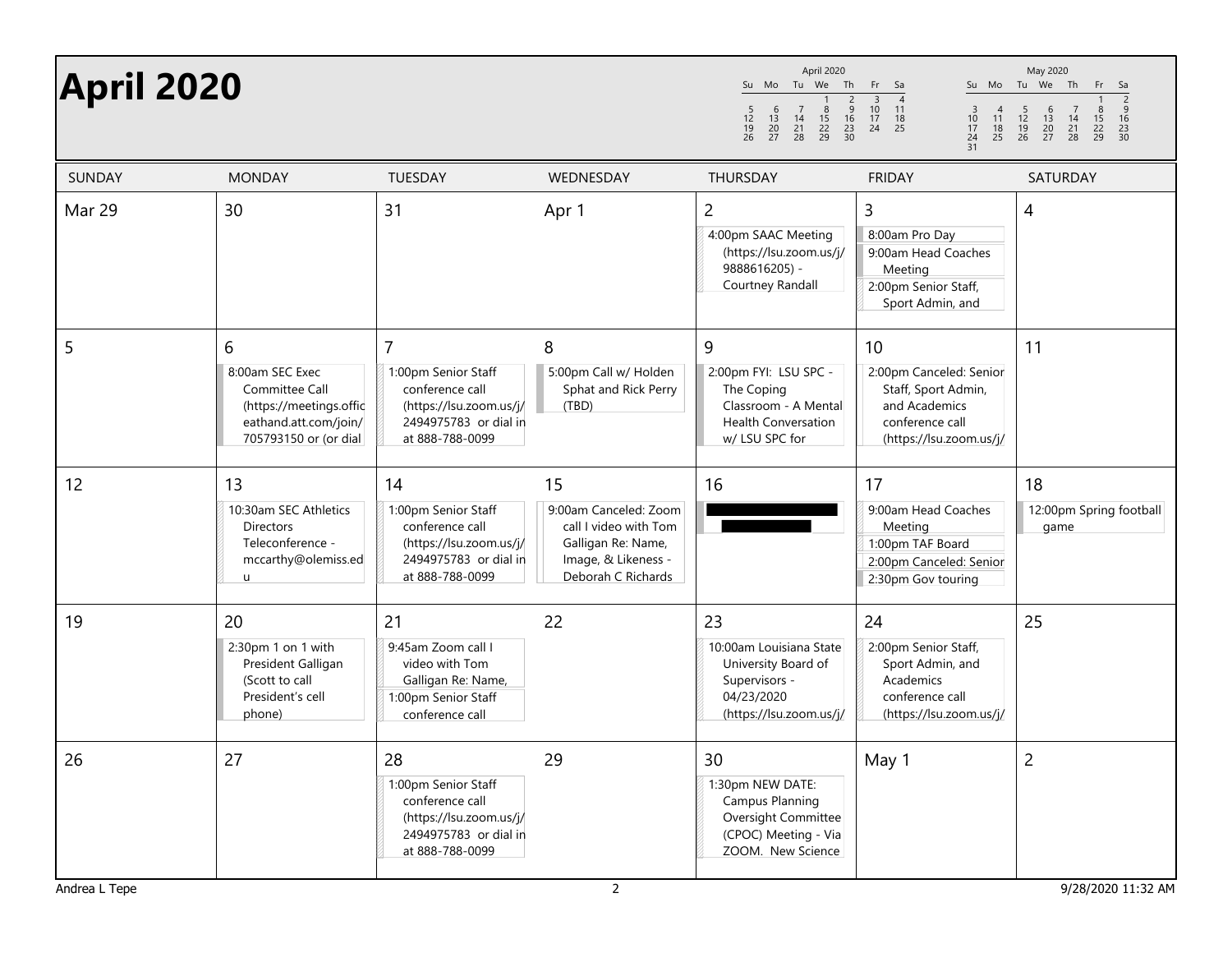| <b>May 2020</b> |                   |                                                                                                    |                                                             | May 2020<br>Su Mo Tu We Th Fr<br>$\begin{array}{c} 4 \\ 11 \\ 18 \\ 25 \end{array}$<br>$\begin{array}{ccc} & 5 & 6 \\ 12 & 13 \\ 19 & 20 \\ 26 & 27 \end{array}$<br>$\frac{3}{10}$<br>$\frac{17}{24}$<br>$\frac{24}{31}$ | Su Mo<br>- Sa<br>$\frac{9}{16}$<br>$\frac{7}{14}$<br>$\frac{8}{15}$<br>22<br>29<br>$\frac{8}{15}$<br>$\begin{array}{c} 7 \\ 14 \\ 21 \\ 28 \end{array}$<br>$\frac{22}{29}$<br>$\frac{23}{30}$<br>$^{21}_{28}$ | June 2020<br>Tu We Th<br>Fr.<br>Sa<br>$\begin{array}{cccc} 3 & 4 & 5 & 6 \\ 10 & 11 & 12 & 13 \\ 17 & 18 & 19 & 20 \\ 24 & 25 & 26 & 27 \end{array}$<br>$\begin{array}{c}\n2 \\ 9 \\ 16\n\end{array}$<br>$\frac{23}{30}$ |
|-----------------|-------------------|----------------------------------------------------------------------------------------------------|-------------------------------------------------------------|--------------------------------------------------------------------------------------------------------------------------------------------------------------------------------------------------------------------------|---------------------------------------------------------------------------------------------------------------------------------------------------------------------------------------------------------------|--------------------------------------------------------------------------------------------------------------------------------------------------------------------------------------------------------------------------|
| SUNDAY          | <b>MONDAY</b>     | TUESDAY                                                                                            | WEDNESDAY                                                   | THURSDAY                                                                                                                                                                                                                 | <b>FRIDAY</b>                                                                                                                                                                                                 | SATURDAY                                                                                                                                                                                                                 |
| Apr 26          | 27                | 28                                                                                                 | 29                                                          | 30                                                                                                                                                                                                                       | May 1<br>LSU Women's Tennis vs<br>2:00pm Senior Staff,                                                                                                                                                        | $\overline{c}$<br>LSU Beach Volleyball vs NCAA Championship (Gulf Sh<br>LSU Men's Tennis vs NCAA Regional (Campus Sites TB<br>8:00am HOLD - Travel<br>1:00pm LSU Softball @                                              |
| $\mathsf{3}$    | 4                 | 5<br>9:00am Head Coaches<br>Meeting<br>10:30am Canceled: SEC<br>1:00pm Senior Staff                | 6                                                           | $\overline{7}$<br>4:00pm 1-on-1 with<br>President Galligan<br>(You are to call his<br>cell.)                                                                                                                             | 8<br>10:30am Canceled: SEC<br><b>Athletics Directors</b><br>2:00pm Senior Staff,<br>Sport Admin, and                                                                                                          | 9                                                                                                                                                                                                                        |
| 10              | 11                | 12<br>11:15am TAF Tiger Talk<br>with Scott Woodward<br>1:00pm Senior Staff<br>1:30pm Canceled: SEC | 13<br>6:30pm Coaches<br>Caravan (via Zoom)                  | 14<br>6:00pm LSU Athletics<br>The Tribute- Student<br>Athlete Stole<br>Ceremony May 2020                                                                                                                                 | 15<br>10:30am Canceled: SEC<br><b>Athletics Directors</b><br>2:00pm Senior Staff,<br>Sport Admin, and                                                                                                         | 16                                                                                                                                                                                                                       |
| 17              | 18<br>8:00am HOLD | 19<br>9:00am Head Coaches<br>Conference Call<br>1:00pm Senior Staff<br>1:30pm Canceled: SEC        | 20<br>11:00am SEC Athletics<br><b>Directors</b>             | 21<br>10:30am SEC AD<br>Conference Call (Visit<br>2:00pm 1-on-1 with                                                                                                                                                     | 22<br>8:00am Hold<br>10:00am BOS Meeting<br>10:30am Canceled: SEC<br>2:00pm Senior Staff,                                                                                                                     | 23                                                                                                                                                                                                                       |
| 24              | 25                | 26<br>10:30am Adjusting start<br>time to 10:30CT<br>1:00pm Senior Staff<br>4:00pm LSU Athletics    | 27<br>12:00pm Lunch with<br><b>Richard Lipsey</b><br>(BRCC) | 28                                                                                                                                                                                                                       | 29<br>10:30am Canceled: SEC<br><b>Athletics Directors</b><br>2:00pm Senior Staff,<br>Sport Admin, and                                                                                                         | 30                                                                                                                                                                                                                       |
| 31              | Jun 1             | $\overline{c}$                                                                                     | $\overline{3}$                                              | 4                                                                                                                                                                                                                        | 5                                                                                                                                                                                                             | 6                                                                                                                                                                                                                        |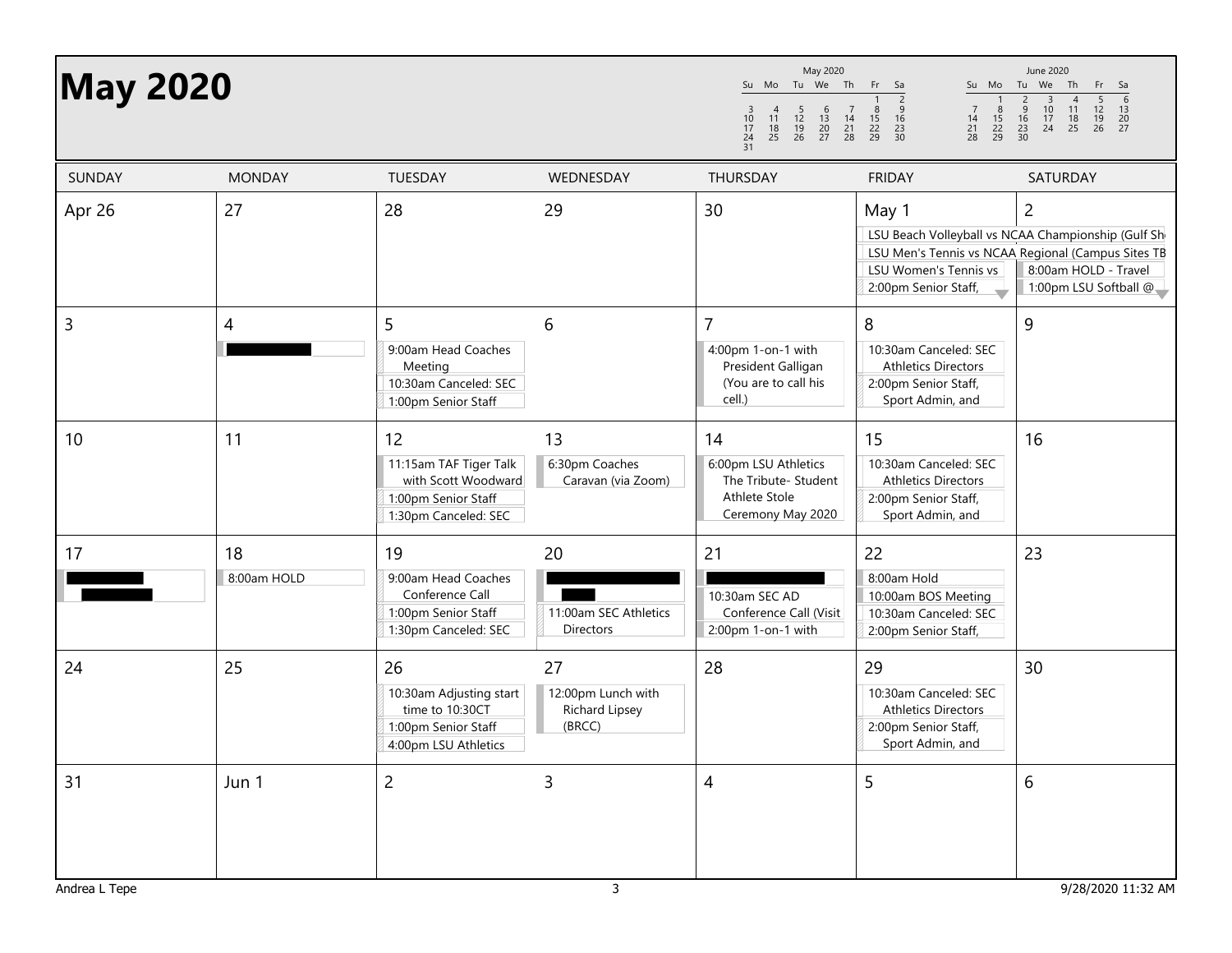| <b>June 2020</b> |                                                                                                                |                                                                                                                                                     |                                                                                                       | June 2020<br>Tu We<br>Th<br>Su Mo<br>$\begin{array}{c}\n4 \\ 11 \\ 18\n\end{array}$<br>$\begin{array}{c}\n2 \\ 9 \\ 16\n\end{array}$<br>$\overline{3}$<br>$\frac{10}{17}$<br>$\frac{7}{14}$<br>$\frac{21}{28}$<br>$\frac{8}{15}$<br>$\frac{22}{29}$<br>$\frac{23}{30}$<br>24<br>25 | Su Mo Tu We<br>Fr.<br>Sa<br>$\begin{array}{c}\n5 \\ 12 \\ 19\n\end{array}$<br>6<br>$\frac{5}{12}$<br>$\frac{19}{26}$<br>$\begin{array}{c} 6 \\ 13 \\ 20 \\ 27 \end{array}$<br>$\frac{13}{20}$<br>26<br>27 | <b>July 2020</b><br>Th<br>Fr<br>Sa<br>$\frac{4}{11}$<br>$\begin{array}{c}\n3 \\ 10 \\ 17\n\end{array}$<br>$\begin{array}{c} 2 \\ 9 \\ 16 \end{array}$<br>$\begin{array}{c} 7 \\ 14 \\ 21 \end{array}$<br>$\frac{8}{15}$<br>22<br>29<br>18<br>$\frac{23}{30}$<br>24<br>25<br>28<br>31 |
|------------------|----------------------------------------------------------------------------------------------------------------|-----------------------------------------------------------------------------------------------------------------------------------------------------|-------------------------------------------------------------------------------------------------------|------------------------------------------------------------------------------------------------------------------------------------------------------------------------------------------------------------------------------------------------------------------------------------|-----------------------------------------------------------------------------------------------------------------------------------------------------------------------------------------------------------|--------------------------------------------------------------------------------------------------------------------------------------------------------------------------------------------------------------------------------------------------------------------------------------|
| <b>SUNDAY</b>    | <b>MONDAY</b>                                                                                                  | TUESDAY                                                                                                                                             | WEDNESDAY                                                                                             | <b>THURSDAY</b>                                                                                                                                                                                                                                                                    | <b>FRIDAY</b>                                                                                                                                                                                             | SATURDAY                                                                                                                                                                                                                                                                             |
| May 31           | Jun 1<br>2:45pm NCAA IARC<br>(https://lsu.zoom.us/j/<br>92151096960?pwd=<br>WWNVZEdyWkpJem<br>VPSHBaU1dWcUpLdz | $\overline{2}$<br>10:30am Canceled: SEC<br><b>Athletics Directors</b><br>10:30am Canceled: SEC<br><b>Athletics Directors</b><br>1:00pm Senior Staff | 3<br>10:00am 10am CT: LSU<br><b>Athletics DPR</b><br>2:00pm 2pm CT/3pm ET:<br>4:00pm LSU WBB Zoom     | 4<br>9:00am BOS Student<br>Member Orientation<br>11:45am Town Hall<br>Radio event (Arrive at<br>2:00pm 1-on-1 with                                                                                                                                                                 | 5<br>10:30am SEC Athletics<br><b>Directors</b><br>10:30am Canceled: SEC<br><b>Athletics Directors</b><br>2:00pm Senior Staff,                                                                             | 6                                                                                                                                                                                                                                                                                    |
| 7                | 8<br>9:30am update on<br>current issues<br>(https://lsu.zoom.us/j/<br>96041503437?pwd=Q                        | 9<br>8:30am Head Coaches<br>Meeting<br>10:30am Canceled: SEC<br><b>Athletics Directors</b><br>1:00pm Senior Staff                                   | 10<br>3:30pm Meet at Gov.<br>mansion. Bryan<br>Madden (or<br>4:00pm Governor<br>signing the bill that | 11                                                                                                                                                                                                                                                                                 | 12<br>10:30am Canceled: SEC<br><b>Athletics Directors</b><br>Videoconference -<br>2:00pm Senior Staff,<br>Sport Admin, and                                                                                | 13                                                                                                                                                                                                                                                                                   |
| 14               | 15                                                                                                             | 16<br>10:30am Canceled: SEC<br><b>Athletics Directors</b><br>12:00pm Lunch w/<br>Holden Spaht (BRCC)<br>1:00pm Senior Staff                         | 17<br>9:00am Interview w/<br>Brett McMurphy and<br>Jeff Goodman - re:<br>Coaching hires               | 18<br>11:00am Executive<br>Committee Video<br>Conference<br>2:30pm 1-on-1 with<br>President Galligan                                                                                                                                                                               | 19<br>10:00am BOS Meeting<br>10:30am Canceled: SEC<br>12:30pm Lunch at FB w/<br>2:00pm Senior Staff,<br>3:15pm Paul Finebaum                                                                              | 20                                                                                                                                                                                                                                                                                   |
| 21               | 22                                                                                                             | 23<br>10:00am Head Coaches<br>Meeting<br>10:30am Canceled: SEC<br><b>Athletics Directors</b><br>1:00pm Senior Staff                                 | 24<br>8:00am update on<br>current issues<br>10:00am Meet w/<br>12:00pm Lunch with<br>1:30pm Copy: TAF | 25<br>12:00pm Lunch w/<br>Brandon Henry<br>(BRCC)<br>1:30pm HOLD - NIL<br>Convo                                                                                                                                                                                                    | 26<br>10:30am Canceled: SEC<br><b>Athletics Directors</b><br>Videoconference -<br>2:00pm Senior Staff,<br>Sport Admin, and                                                                                | 27                                                                                                                                                                                                                                                                                   |
| 28               | 29                                                                                                             | 30<br>10:00am Meet w/<br>Andrea (Scott's office)<br>10:30am Canceled: SEC<br>1:00pm Senior Staff                                                    | Jul 1                                                                                                 | $\overline{2}$                                                                                                                                                                                                                                                                     | 3                                                                                                                                                                                                         | $\overline{4}$                                                                                                                                                                                                                                                                       |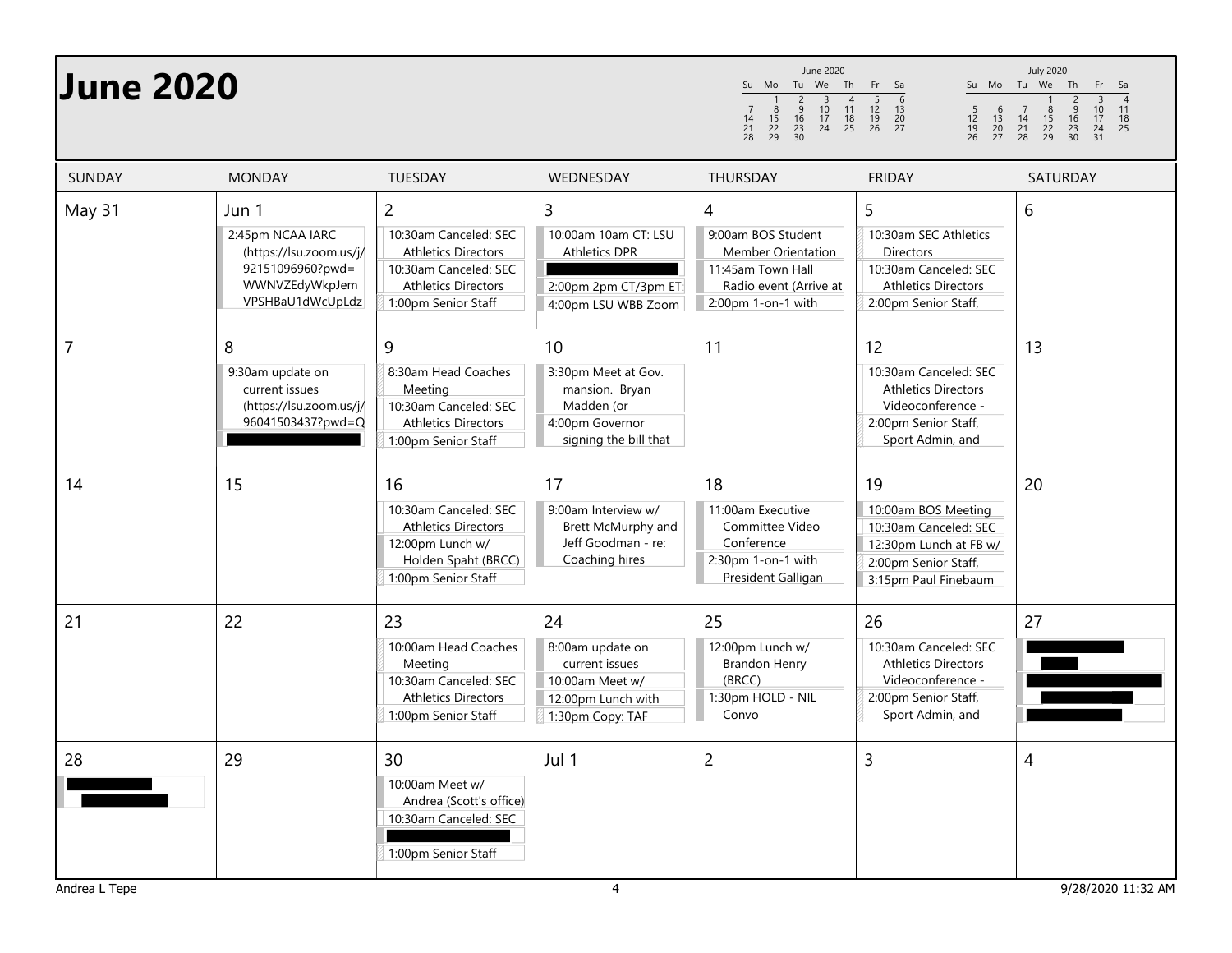| <b>July 2020</b> |                                                                                                                        |                                                                                                                                |                                                                                                                   | <b>July 2020</b><br>Su Mo Tu We Th<br>$\frac{2}{9}$<br>$\frac{9}{23}$<br>$\frac{23}{30}$<br>$\begin{array}{c} 6 \\ 13 \\ 20 \\ 27 \end{array}$<br>$\frac{5}{12}$<br>$\frac{19}{26}$<br>$\begin{array}{ccc} 7 & 8 \\ 14 & 15 \\ 21 & 22 \\ 28 & 29 \end{array}$ | Fr Sa<br>$\frac{10}{17}$<br>$\frac{24}{31}$<br>11<br>$\frac{2}{9}$<br>$\begin{array}{c} 3 \\ 10 \\ 17 \end{array}$<br>18<br>16<br>25<br>$\frac{23}{30}$ <b>24</b> | August 2020<br>Su Mo Tu We Th Fr Sa<br>$\begin{array}{c} 6 \\ 13 \\ 20 \\ 27 \end{array}$<br>$\begin{array}{c} 4 \\ 11 \\ 18 \end{array}$<br>$\begin{array}{c} 5 \\ 12 \\ 19 \end{array}$<br>$\begin{array}{c} 7 \\ 14 \\ 21 \\ 28 \end{array}$<br>$\frac{15}{22}$<br>25<br>- 26 |
|------------------|------------------------------------------------------------------------------------------------------------------------|--------------------------------------------------------------------------------------------------------------------------------|-------------------------------------------------------------------------------------------------------------------|----------------------------------------------------------------------------------------------------------------------------------------------------------------------------------------------------------------------------------------------------------------|-------------------------------------------------------------------------------------------------------------------------------------------------------------------|----------------------------------------------------------------------------------------------------------------------------------------------------------------------------------------------------------------------------------------------------------------------------------|
| <b>SUNDAY</b>    | <b>MONDAY</b>                                                                                                          | TUESDAY                                                                                                                        | WEDNESDAY                                                                                                         | <b>THURSDAY</b>                                                                                                                                                                                                                                                | <b>FRIDAY</b>                                                                                                                                                     | SATURDAY                                                                                                                                                                                                                                                                         |
| <b>Jun 28</b>    | 29                                                                                                                     | 30                                                                                                                             | Jul 1                                                                                                             | $\overline{2}$<br>2:00pm 1-on-1 with<br>President Galligan<br>(You are to call his<br>cell phone)                                                                                                                                                              | $\mathsf{3}$<br>10:30am Canceled: SEC<br><b>Athletics Directors</b><br>Videoconference -<br>Charlie Hussey                                                        | 4                                                                                                                                                                                                                                                                                |
| 5                | 6                                                                                                                      | 7<br>9:00am Head Coaches<br>Meeting<br>10:30am Canceled: SEC<br><b>Athletics Directors</b><br>1:00pm Senior Staff              | 8<br>10:30am Meeting w/<br>Scott, Stephanie and<br>DD (Scott's office) -<br>Scott Woodward                        | 9<br>11:00am 11am CT/12pm<br>ET: LSU Athletics<br><b>Campaign Discussion</b><br>4:30pm July 9 SEC<br><b>Athletics Directors</b>                                                                                                                                | 10<br>10:30am Canceled: SEC<br><b>Athletics Directors</b><br>Videoconference -<br>2:00pm Senior Staff,<br>Sport Admin, and                                        | 11                                                                                                                                                                                                                                                                               |
| 12               | 13<br>7:15am Wheels up from<br>BTR to BHM (SEC<br>9:00am AD Meetings<br>2:00pm Meeting request<br>5:00pm Depart BHM to | 14<br>9:00am Dialogue on<br>Race with Maxine<br>10:30am Canceled: SEC<br>12:00pm HOLD for VP<br>1:00pm Senior Staff            | 15<br>12:15pm update on<br>current issues<br>3:00pm University Lakes<br><b>PMC Meeting</b><br>3:45pm update on    | 16<br>2:00pm 1-on-1 with<br>President Galligan<br>(You are to call his<br>cell phone)                                                                                                                                                                          | 17<br>10:30am Canceled: SEC<br><b>Athletics Directors</b><br>2:00pm Senior Staff,<br>Sport Admin, and<br>3:00pm 1pmPT/3pmCT                                       | 18                                                                                                                                                                                                                                                                               |
| 19               | 20<br>1:15pm Caleb Thornton<br>to your office to film<br>1:30pm Meeting w/<br>2:30pm Meet w/<br>6:00pm Dinner with     | 21<br>9:00am Meet Brandy to<br>9:30am Meet w/ Alicia<br>10:30am Canceled: SEC<br>1:00pm Senior Staff<br>2:00pm Progress Toward | 22                                                                                                                | 23                                                                                                                                                                                                                                                             | 24<br>9:00am BOS Orientation<br>Athletics (Zoom:<br>10:30am Canceled: SEC<br><b>Athletics Directors</b><br>2:00pm Senior Staff,                                   | 25                                                                                                                                                                                                                                                                               |
| 26               | 27<br>2:00pm DD                                                                                                        | 28<br>10:30am Updated SEC<br>AD Zoom Link<br>10:30am Canceled: SEC<br><b>Athletics Directors</b><br>1:00pm Senior Staff        | 29<br>10:30am SEC Athletics<br><b>Directors</b><br>Videoconference<br>(https://us02web.zoo<br>m.us/j/83679901301) | 30<br>10:00am Progress<br>Toward Re-opening<br>(https://lsu.zoom.us/j/<br>2:00pm SEC Athletics<br>Directors                                                                                                                                                    | 31<br>10:30am SEC Athletics<br>Directors<br>10:30am Canceled: SEC<br><b>Athletics Directors</b><br>2:00pm Canceled: Senior                                        | Aug 1                                                                                                                                                                                                                                                                            |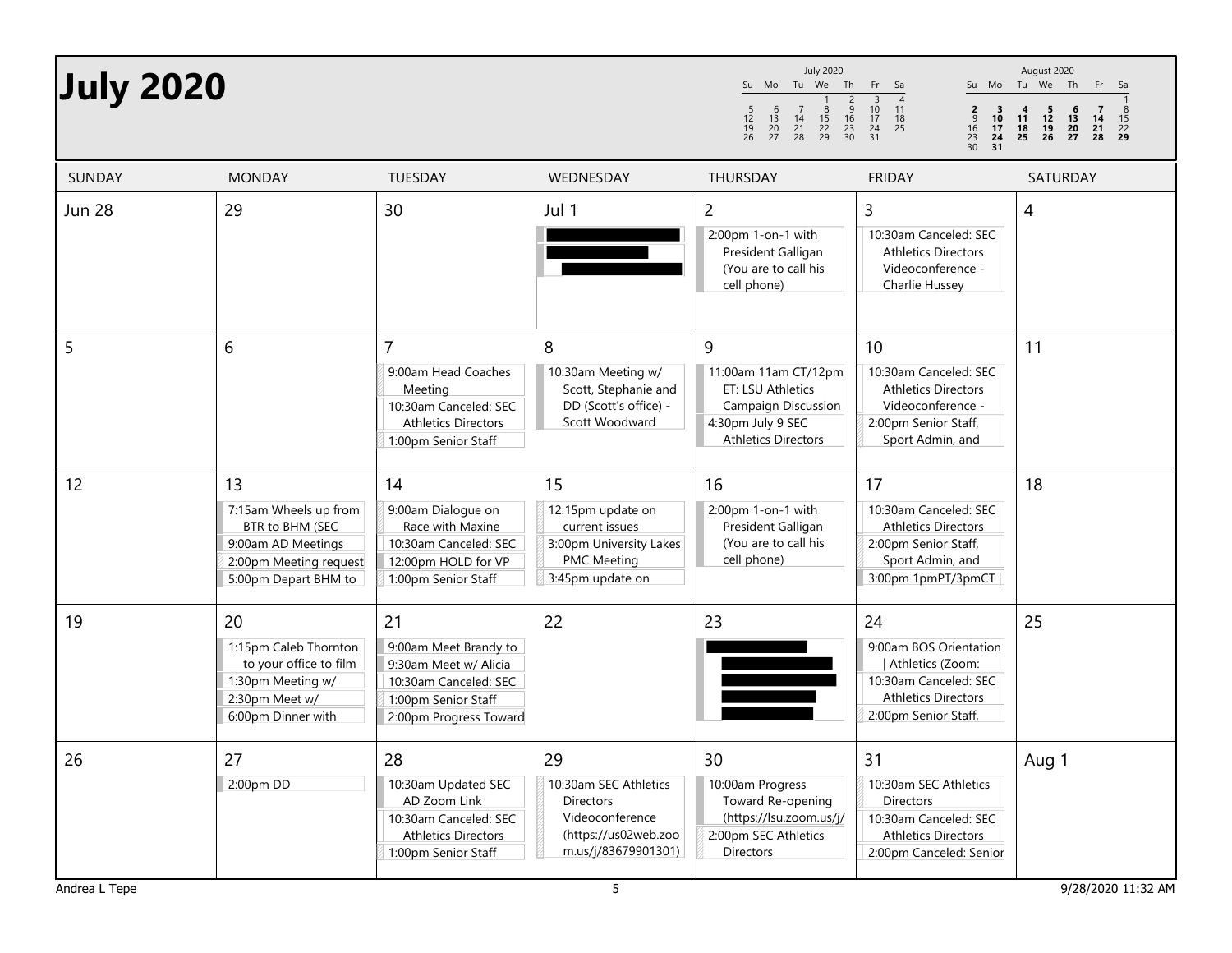## **August 2020**

Jul 26

2

9

16

23

30

| <b>August 2020</b>                                                                |                                                                                                   |                                                                                                              |                                                                                         | August 2020<br>Tu We Th<br>Su Mo<br>$\overline{\mathbf{3}}$<br>4 5 6<br>11 12 13<br>18 19 20<br>25 26 27<br>$\frac{2}{9}$<br>10<br>$\begin{array}{ccc} 16 & 17 \\ 23 & 24 \\ 30 & 31 \end{array}$ | Fr.<br>Sa<br>$\frac{6}{13}$<br>$\frac{20}{27}$<br>$\overline{7}$<br>$\begin{array}{c} 14 \\ 21 \\ 28 \end{array}$<br>14<br>15<br>$\frac{21}{28}$ $\frac{22}{29}$ | September 2020<br>Su Mo Tu We Th<br>Fr<br>Sa<br>$\frac{5}{12}$<br>12<br>19<br>26<br>$\frac{10}{17}$<br>24<br>$\frac{16}{23}$<br>23<br>30<br>8<br>$\begin{array}{c} \n \textbf{11} \\  \textbf{18} \\  \textbf{25}\n \end{array}$<br>15<br>$\frac{22}{29}$ |
|-----------------------------------------------------------------------------------|---------------------------------------------------------------------------------------------------|--------------------------------------------------------------------------------------------------------------|-----------------------------------------------------------------------------------------|---------------------------------------------------------------------------------------------------------------------------------------------------------------------------------------------------|------------------------------------------------------------------------------------------------------------------------------------------------------------------|-----------------------------------------------------------------------------------------------------------------------------------------------------------------------------------------------------------------------------------------------------------|
| <b>SUNDAY</b>                                                                     | <b>MONDAY</b>                                                                                     | TUESDAY                                                                                                      | WEDNESDAY                                                                               | THURSDAY                                                                                                                                                                                          | <b>FRIDAY</b>                                                                                                                                                    | SATURDAY                                                                                                                                                                                                                                                  |
| Jul 26                                                                            | 27                                                                                                | 28                                                                                                           | 29                                                                                      | 30                                                                                                                                                                                                | 31                                                                                                                                                               | Aug 1                                                                                                                                                                                                                                                     |
| 2<br>5:00pm SEC AD<br>Conference Call (6pm<br>ET/5pm CT) (T:<br>234.203.2766   P: | 3<br>1:00pm SEC AD Zoom<br>Call - 1:00CT (2:00ET)<br>(https://us02web.zoo<br>m.us/j/6984584329) - | $\overline{4}$<br>10:00am Canceled:<br>10:30am Canceled: SEC<br>11:00am SEC Athletics<br>1:00pm Senior Staff | 5<br>9:00am Head Coaches<br>Meeting<br>10:30am SEC Athletics<br>2:30pm SEC Athletics    | 6<br>10:00am Progress<br>Toward Re-opening<br>(https://lsu.zoom.us/j/<br>94801260614) -                                                                                                           | $\overline{7}$<br>10:30am SEC Athletics<br><b>Directors</b><br>10:30am Canceled: SEC<br>2:00pm Senior Staff +                                                    | 8                                                                                                                                                                                                                                                         |
| 9                                                                                 | 10<br>11:00am SEC Athletics<br><b>Directors</b>                                                   | 11<br>10:30am SEC Athletics<br>10:30am Canceled: SEC<br>11:00am Inclusion,                                   | 12<br>3:30pm Athletics<br>briefing for Tom<br>Galligan<br>(https://lsu.zoom.us/j/       | 13<br>1:00pm Admin Meeting<br>w/BSAA (Zoom ID:<br>5:00pm Cocktail Hour at                                                                                                                         | 14<br>10:00am BOS Meeting<br>10:30am SEC Athletics<br>10:30am Canceled: SEC<br>2:00pm Senior Staff +                                                             | 15                                                                                                                                                                                                                                                        |
| 16                                                                                | 17<br>10:30am SEC Athletics<br><b>Directors</b><br>Videoconference<br>(https://us02web.zoo        | 18<br>10:00am Canceled:<br>10:30am SEC Athletics<br>10:30am Canceled: SEC<br>1:00pm Senior Staff             | 19<br>8:00am Tiger Stadium<br>Capacity - NEW TIME<br>2:00pm TAF Board<br>Meeting (Zoom: | 20<br>11:00am SEC Athletics<br>Directors<br>11:30am Baton Rouge<br>1:30pm Mary Werner,                                                                                                            | 21<br>10:30am SEC Athletics<br><b>Directors</b><br>10:30am Canceled: SEC<br>2:00pm Senior Staff +                                                                | 22                                                                                                                                                                                                                                                        |
| 23                                                                                | 24<br>9:00am<br>9:00am Canceled:<br>12:30pm Mary Werner<br>1:30pm Invitation: Mary                | 25<br>9:00am Meeting with<br>10:00am Canceled:<br>10:30am SEC Athletics<br>10:30am Canceled: SEC             | 26<br>10:00am Meet with<br>Casey Schwab (NIL)<br>(Scott's Office)                       | 27<br>2:00pm Athletics                                                                                                                                                                            | 28<br>9:00am SEC Football<br>10:30am SEC Athletics<br>10:30am Canceled: SEC<br>2:00pm Senior Staff +                                                             | 29<br>11:00am Athletics Staff<br>Zoom Conversation<br>(https://lsu.zoom.us/j/<br>93584855401?pwd=S                                                                                                                                                        |
| 30                                                                                | 31                                                                                                | Sep 1                                                                                                        | $\overline{c}$                                                                          | 3                                                                                                                                                                                                 | 4                                                                                                                                                                | 5                                                                                                                                                                                                                                                         |

8:30am Athletic

 Department Welcome10:15am Students: 1:30pm Academic